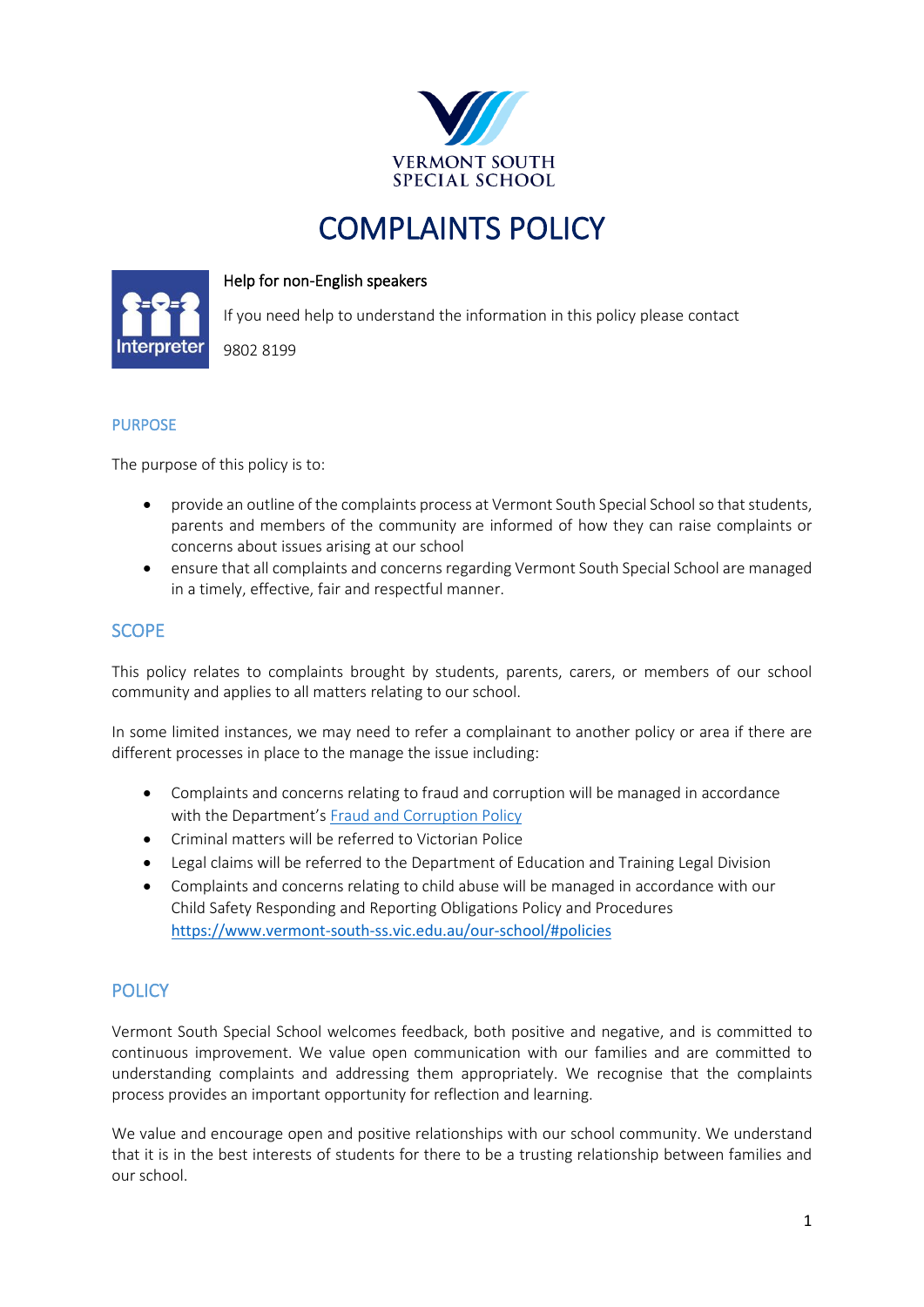When addressing a complaint, it is expected that all parties will:

- be considerate of each other's views and respect each other's role
- be focused on resolution of the complaint, with the interests of the student involved at the centre
- act in good faith and cooperation
- behave with respect and courtesy
- respect the privacy and confidentiality of those involved, as appropriate
- operate within and seek reasonable resolutions that comply with any applicable legislation and Department of Education and Training policy.
- recognise that schools and the Department of Education and Training may be subject to legal constraints on their ability to act or disclose information in some circumstances.

#### Complaints and concerns process for students

Vermont South Special School acknowledges that issues or concerns can cause stress or worry for students and impact their wellbeing and learning. Vermont South Special School encourages our students to raise issues or concerns as they arise so that we can work together to resolve them.

Students with a concern or complaint can raise them with a trusted adult at school, for example, with their classroom teacher, Section Leader, Principal, Assistant Principal, Education Support staff. This person will take your concern or complaint seriously and will explain to you what steps we can take to try to resolve the issue and support you.

You can also ask your parent, carer or another trusted adult outside of the school, to talk to us about the issue instead. Information about our parent/carer complaints and concerns process is outlined further below. The parent/carer process also applies to students who are mature minors, refer to: [Mature Minors and Decision Making.](https://www2.education.vic.gov.au/pal/mature-minors-and-decision-making/policy)

Other ways you can raise a concern or complaint with us include:

• participating in our Attitudes to School Survey (for Grades 4-6)

Further information and resources to support students to raise issues or concerns are available at:

- [Report Racism Hotline](https://www.vic.gov.au/report-racism-or-religious-discrimination-schools) (call 1800 722 476) this hotline enables students to report concerns relating to racism or religious discrimination
- [Reach Out](https://au.reachout.com/?gclid=CjwKCAiAgbiQBhAHEiwAuQ6BktaB5xneGFK3TnOql5c5eZ7af7dDm9ffLZa7N59FEtbtQzVIk8sGWhoC8N0QAvD_BwE)
- [Headspace](https://headspace.org.au/)
- [Kids Helpline](https://kidshelpline.com.au/?gclid=CjwKCAiAgbiQBhAHEiwAuQ6Bkro6UD2EBcRILznFnRhKjfi5I84jJlUa0fyiiYLQ4mHx5sXTStxH8BoCCEIQAvD_BwE) (call 1800 55 1800)
- [Victorian Aboriginal Education Association](https://www.vaeai.org.au/) (VAEAI)

#### Complaints and concerns process for parents, carers and community members

#### Preparation for raising a concern or complaint

Vermont South Special School encourages parents, carers or members of the community who may wish to submit a complaint to:

- carefully consider the issues you would like to discuss
- remember you may not have all the facts relating to the issues that you want to raise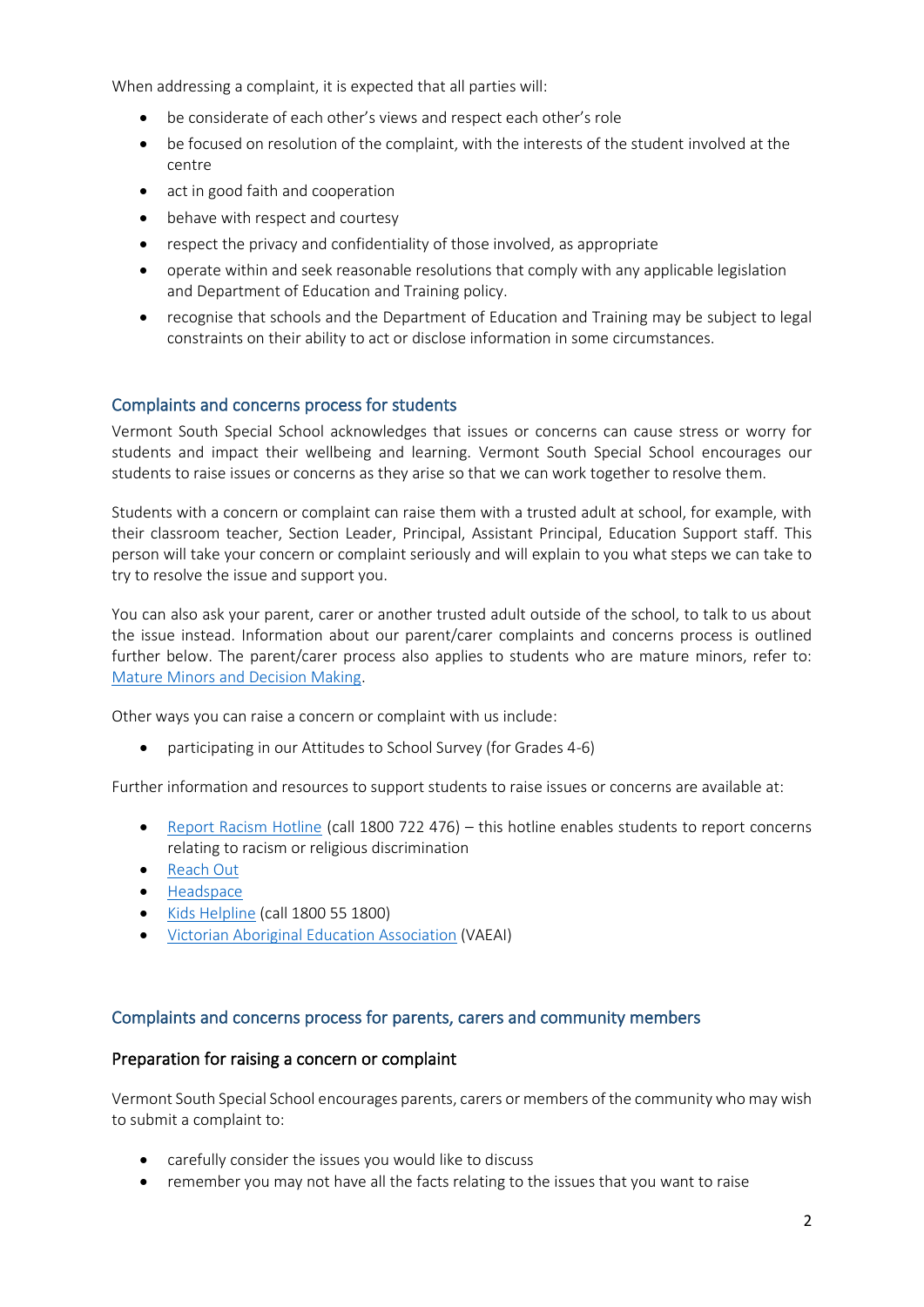- think about how the matter could be resolved
- be informed by checking the policies and guidelines set by the Department of Education and Training and Vermont South Special School (see "Further Information and Resources" section below).

## Support person

You are welcome to have a support person to assist you in raising a complaint or concern with our school. Please advise us if you wish to have a support person to assist you, and provide their name, contact details, and their relationship to you.

### Raising a concern

Vermont South Special School is always happy to discuss with parents/carers and community members any concerns that they may have. Concerns in the first instance should be directed to your child's teacher, Section Leader, Assistant Principal or Principal. Where possible, school staff will work with you to ensure that your concerns are appropriately addressed.

### Making a complaint

Where concerns cannot be resolved in this way, parents or community members may wish to make a formal complaint to the Principal or Assistant Principal, noting that formal complaints should be directed to a member of the school's leadership team.

If you would like to make a formal complaint, in most cases, depending on the nature of the complaint raised, our school will first seek to understand the issues and will then convene a resolution meeting with the aim of resolving the complaint together. The following process will apply:

- 1. Complaint received: Please either email, telephone or arrange a meeting through the front office with the Principal or Assistant Principal to outline your complaint so that we can fully understand what the issues are. We can discuss your complaint in a way that is convenient for you, whether in writing, in person or over the phone.
- 2. Information gathering: Depending on the issues raised in the complaint, the Principal, Assistant Principal or member of the leadership team may need to gather further information to properly understand the situation. This process may also involve speaking to others to obtain details about the situation or the concerns raised.
- 3. Response: Where possible, a resolution meeting will be arranged with the Principal or Assistant Principal to discuss the complaint with the objective of reaching a resolution satisfactory to all parties. If after the resolution meeting we are unable to resolve the complaint together, we will work with you to produce a written summary of the complaint in the event you would like to take further action about it. In some circumstances, the Principal may determine that a resolution meeting would not appropriate. In this situation, a response to the complaint will be provided in writing.
- 4. Timelines: Vermont South Special School will acknowledge receipt of your complaint as soon as possible (usually within two school days) and will seek to resolve complaints in a timely manner. Depending on the complexity of the complaint, Vermont South Special School may need some time to gather enough information to fully understand the circumstances of your complaint. We will endeavour to complete any necessary information gathering and hold a resolution meeting where appropriate within 10 working days of the complaint being raised. In situations where further time is required, Vermont South Special School will consult with you and discuss any interim solutions to the dispute that can be put in place.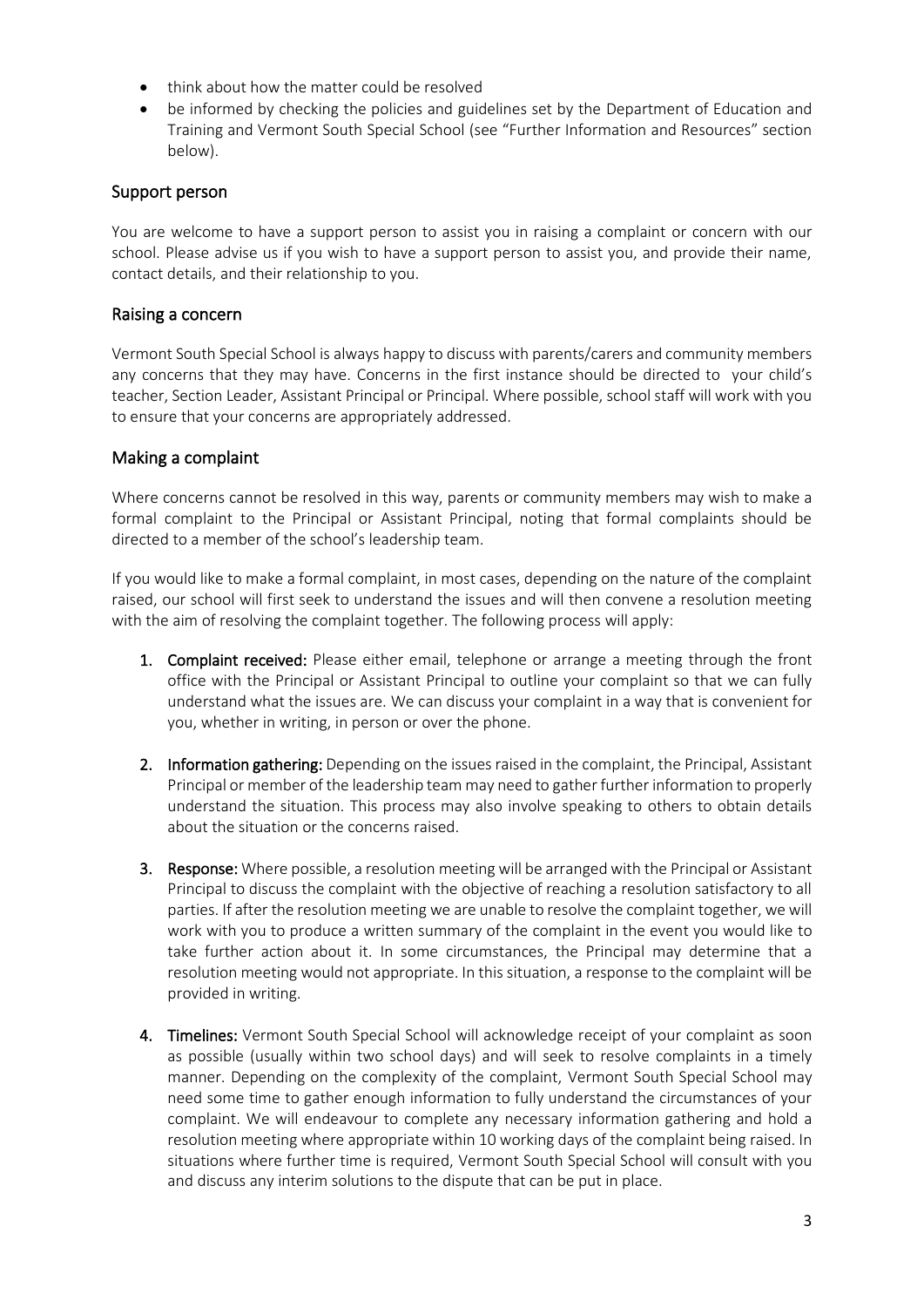Please note that unreasonable conduct (e.g. vexatious complaints) may need to be managed differently to the procedures in this policy.

#### Resolution

Where appropriate, Vermont South Special School may seek to resolve a complaint by:

- an apology or expression of regret
- a change of decision
- a change of policy, procedure or practice
- offering the opportunity for student counselling or other support
- other actions consistent with school values that are intended to support the student, parent and school relationship, engagement, and participation in the school community.

In some circumstances, Vermont South Special School may also ask you to attend a meeting with an independent third party or participate in a mediation with an accredited mediator to assist in the resolution of the dispute.

#### Escalation

• If you are not satisfied that your complaint has been resolved by the school, or if your complaint is about the Principal and you do not want to raise it directly with them, then the complaint should be referred to the North Eastern Victorian Region by contacting Phone: [1300 333 231](tel:1300333231) or email: [nevr@education.vic.gov.au.](mailto:nevr@education.vic.gov.au)

Vermont South Special School may also refer a complaint to the North Eastern Victorian Region if we believe that we have done all we can to address the complaint.

For more information about the Department of Education and Training parent complaints process, including the role of the Regional Office, please see[: Raise a complaint or concern about your school.](https://www.vic.gov.au/raise-complaint-or-concern-about-your-school#speaking-to-your-school)

#### Record keeping and other requirements

To meet Department of Education and Training and legal requirements, our school must keep written records of:

- Serious, substantial or unusual complaints
- Complaints relating to the Child Information Sharing Scheme and Family Violence Information Sharing Scheme, to meet regulatory requirements - refer to Child and Family Violence Information Sharing Schemes for further information.

Our school also follows Department policy to ensure that record-keeping, reporting, privacy and employment law obligations are met when responding to complaints or concerns.

## **COMMUNICATION**

This policy will be communicated to our school community in the following ways:

- Available publicly on school website
- Included in staff induction processes
- Included in our staff handbook/manual